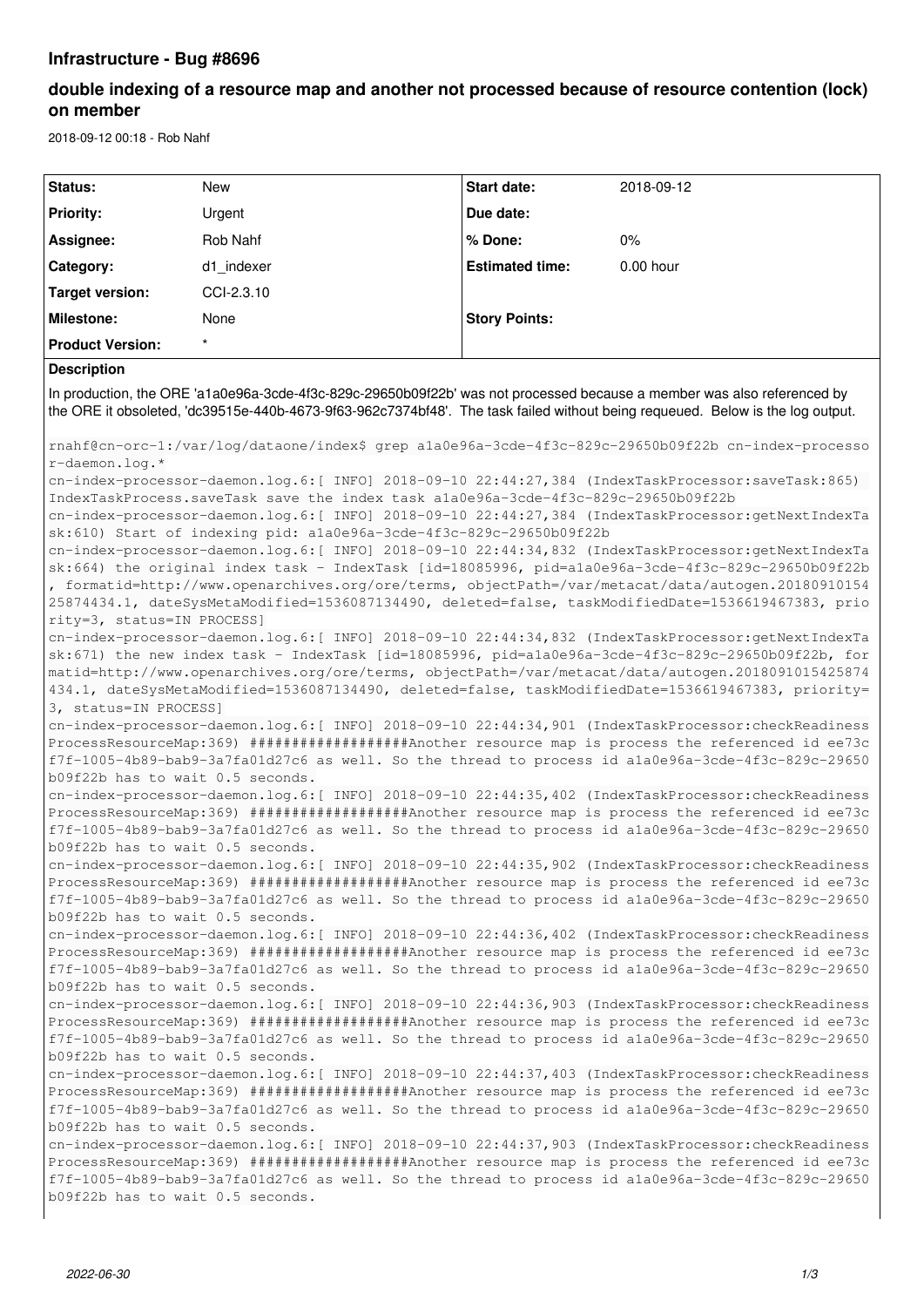cn-index-processor-daemon.log.6:[ INFO] 2018-09-10 22:44:38,403 (IndexTaskProcessor:checkReadiness ProcessResourceMap:369) ###################Another resource map is process the referenced id ee73c f7f-1005-4b89-bab9-3a7fa01d27c6 as well. So the thread to process id a1a0e96a-3cde-4f3c-829c-29650 b09f22b has to wait 0.5 seconds.

cn-index-processor-daemon.log.6:[ INFO] 2018-09-10 22:44:38,904 (IndexTaskProcessor:checkReadiness ProcessResourceMap:369) ###################Another resource map is process the referenced id ee73c f7f-1005-4b89-bab9-3a7fa01d27c6 as well. So the thread to process id a1a0e96a-3cde-4f3c-829c-29650 b09f22b has to wait 0.5 seconds.

cn-index-processor-daemon.log.6:[ INFO] 2018-09-10 22:44:39,404 (IndexTaskProcessor:checkReadiness ProcessResourceMap:369) ###################Another resource map is process the referenced id ee73c f7f-1005-4b89-bab9-3a7fa01d27c6 as well. So the thread to process id a1a0e96a-3cde-4f3c-829c-29650 b09f22b has to wait 0.5 seconds.

cn-index-processor-daemon.log.6:[ERROR] 2018-09-10 22:44:39,904 (IndexTaskProcessor:checkReadiness ProcessResourceMap:384) We waited for another thread to finish indexing a resource map which has t he referenced id ee73cf7f-1005-4b89-bab9-3a7fa01d27c6 for a while. Now we quited and can't index i d a1a0e96a-3cde-4f3c-829c-29650b09f22b

cn-index-processor-daemon.log.6:[ERROR] 2018-09-10 22:44:39,904 (IndexTaskProcessor:processTask:29 7) Unable to process task for pid: a1a0e96a-3cde-4f3c-829c-29650b09f22b

cn-index-processor-daemon.log.6:java.lang.Exception: We waited for another thread to finish indexi ng a resource map which has the referenced id ee73cf7f-1005-4b89-bab9-3a7fa01d27c6 for a while. No w we quited and can't index id a1a0e96a-3cde-4f3c-829c-29650b09f22b

cn-index-processor-daemon.log.6:[ INFO] 2018-09-10 22:44:39,906 (IndexTaskProcessor:newOrFailedInd exTaskExists:890) IndexTaskProcess.newOrFailedIndexTaskExists for id a1a0e96a-3cde-4f3c-829c-29650 b09f22b

rnahf@cn-orc-1:/var/log/dataone/index\$ date

Tue Sep 11 23:46:56 UTC 2018

rnahf@cn-orc-1:/var/log/dataone/index\$ grep dc39515e-440b-4673-9f63-962c7374bf48 cn-index-processo r-daemon.log.\*

cn-index-processor-daemon.log.6:[ INFO] 2018-09-10 22:44:12,133 (HZEventFilter:filter:127) HZEvent Filter.filter - the system metadata for the index event shows shows dc39515e-440b-4673-9f63-962c73 74bf48 having a newer version than the SOLR server. So this event should be granted for indexing. cn-index-processor-daemon.log.6:[ INFO] 2018-09-10 22:44:13,347 (HZEventFilter:filter:127) HZEvent Filter.filter - the system metadata for the index event shows shows dc39515e-440b-4673-9f63-962c73 74bf48 having a newer version than the SOLR server. So this event should be granted for indexing. cn-index-processor-daemon.log.6:[ INFO] 2018-09-10 22:44:18,677 (IndexTaskProcessor:saveTask:865) IndexTaskProcess.saveTask save the index task dc39515e-440b-4673-9f63-962c7374bf48

cn-index-processor-daemon.log.6:[ INFO] 2018-09-10 22:44:18,677 (IndexTaskProcessor:getNextIndexTa sk:610) Start of indexing pid: dc39515e-440b-4673-9f63-962c7374bf48

cn-index-processor-daemon.log.6:[ INFO] 2018-09-10 22:44:25,783 (IndexTaskProcessor:getNextIndexTa sk:664) the original index task - IndexTask [id=18086020, pid=dc39515e-440b-4673-9f63-962c7374bf48 , formatid=http://www.openarchives.org/ore/terms, objectPath=/var/metacat/data/autogen.20170725141 44216470.1, dateSysMetaModified=1536087137440, deleted=false, taskModifiedDate=1536619458675, prio rity=3, status=IN PROCESS]

cn-index-processor-daemon.log.6:[ INFO] 2018-09-10 22:44:25,783 (IndexTaskProcessor:getNextIndexTa sk:671) the new index task - IndexTask [id=18086020, pid=dc39515e-440b-4673-9f63-962c7374bf48, for matid=http://www.openarchives.org/ore/terms, objectPath=/var/metacat/data/autogen.2017072514144216 470.1, dateSysMetaModified=1536087137440, deleted=false, taskModifiedDate=1536619458675, priority= 3, status=IN PROCESS]

cn-index-processor-daemon.log.6:[ INFO] 2018-09-10 22:44:27,221 (IndexTaskProcessor:processTask:28 4) \*\*\*\*\*\*\*\*\*\*\*\*\*\*\*\*\*\*\*\*\*start to process update index task for dc39515e-440b-4673-9f63-962c7374bf4 8 in thread 20

cn-index-processor-daemon.log.6:[ INFO] 2018-09-10 22:44:43,513 (IndexTaskProcessor:processTask:28 8) \*\*\*\*\*\*\*\*\*\*\*\*\*\*\*\*\*\*\*\*\*end to process update index task for dc39515e-440b-4673-9f63-962c7374bf48 in thread 20

cn-index-processor-daemon.log.6:[ INFO] 2018-09-10 22:44:43,519 (IndexTaskProcessor:processTask:31 5) Indexing complete for pid: dc39515e-440b-4673-9f63-962c7374bf48

cn-index-processor-daemon.log.6:[ INFO] 2018-09-10 22:46:11,604 (IndexTaskProcessor:saveTask:865) IndexTaskProcess.saveTask save the index task dc39515e-440b-4673-9f63-962c7374bf48

cn-index-processor-daemon.log.6:[ INFO] 2018-09-10 22:46:11,604 (IndexTaskProcessor:getNextIndexTa sk:610) Start of indexing pid: dc39515e-440b-4673-9f63-962c7374bf48

cn-index-processor-daemon.log.6:[ INFO] 2018-09-10 22:46:18,731 (IndexTaskProcessor:getNextIndexTa sk:664) the original index task - IndexTask [id=18086015, pid=dc39515e-440b-4673-9f63-962c7374bf48 , formatid=http://www.openarchives.org/ore/terms, objectPath=/var/metacat/data/autogen.20170725141 44216470.1, dateSysMetaModified=1536087137440, deleted=false, taskModifiedDate=1536619571603, prio rity=3, status=IN PROCESS]

cn-index-processor-daemon.log.6:[ INFO] 2018-09-10 22:46:18,732 (IndexTaskProcessor:getNextIndexTa sk:671) the new index task - IndexTask [id=18086015, pid=dc39515e-440b-4673-9f63-962c7374bf48, for